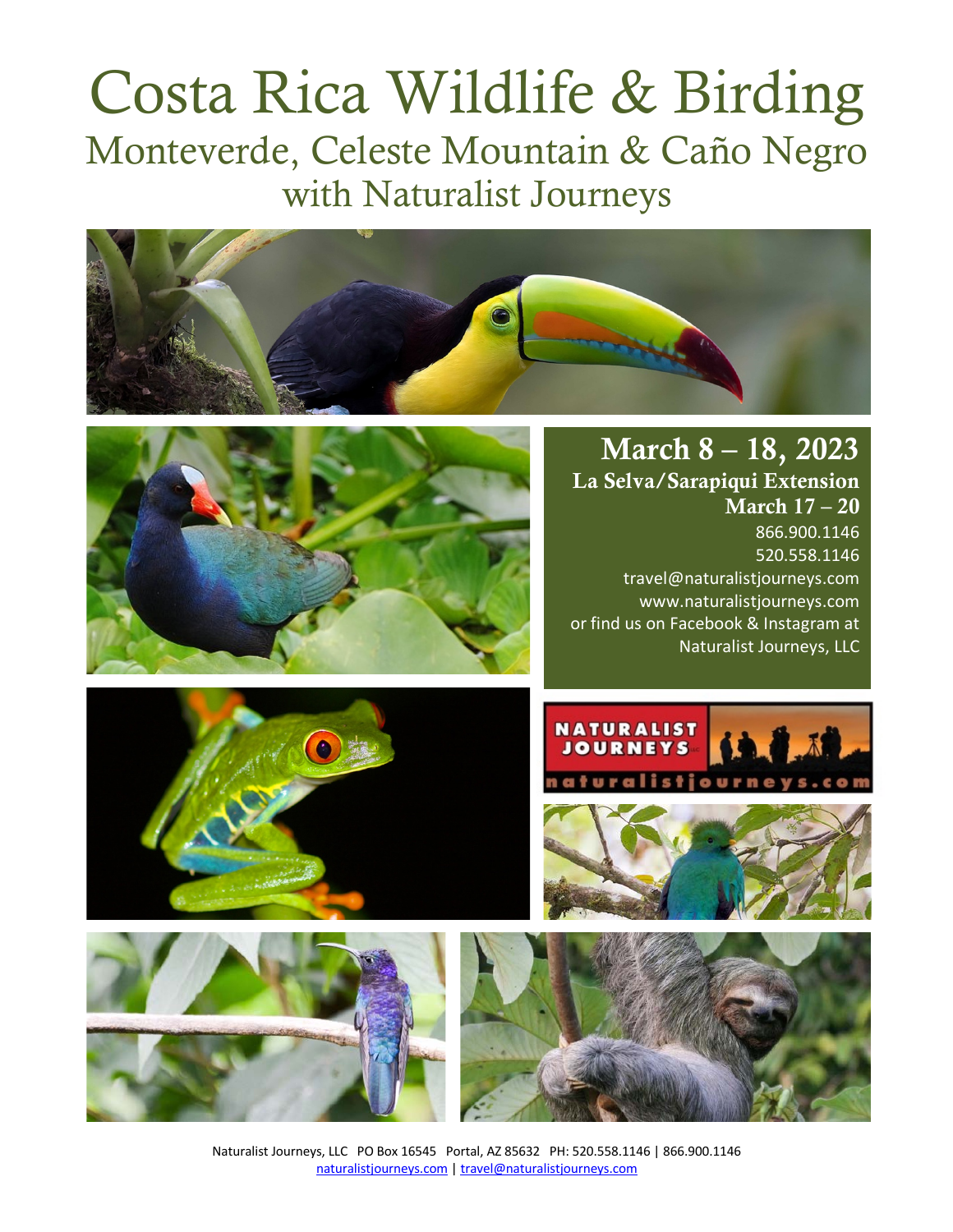Few places rival Costa Rica's ecological diversity. Over a quarter of the country is protected lands, boasting 850 bird species and 200+ mammals.

Explore the lush Monteverde cloudforest in search of the dazzling Resplendent Quetzal, lovely Long-tailed Manakin, and bizarre Three-wattled Bellbird. Immerse yourself in tropical wonder at Celeste Mountain Lodge in the shadow of the Tenorio and Miravalles Volcanoes. Discover the Caño Negro area, rich in colorful waders like Roseate Spoonbill and Purple Gallinule, and perhaps even Jabiru; here you can opt for an after dinner drive to search for night birds and with great luck, large and rare mammals.

Choose an optional extension to explore legendary lowland rainforest on the Caribbean side at Costa Rica's famous La Selva Biological Station and Sarapiqui area—a great way to further immerse yourself in Costa Rica's stunning biodiversity and observe an entirely different subset of birds and other wildlife.

#### Tour Highlights

- Elax at the beautiful Hotel Bougainvillea on arrival; bird their 10-acre award winning botanical garden
- $\checkmark$  Visit famous Carara National Park to see stunning Scarlet Macaw
- $\checkmark$  Search for hummingbirds, trogons, and mammals, too, from Monteverde Mountain Lodge, nestled in lush cloud forest
- $\checkmark$  Explore the Santa Elena Cloud Forest Reserve in search of Northern Emerald-Toucanet, Collared Redstart, and Azure-hooded Jay
- $\checkmark$  Relax at Celeste Mountain Lodge, featuring seasonal French cuisine and spectacular views of Caribbean foothill rainforest
- $\checkmark$  Search for uncommon and colorful denizens at Celeste such as the toy-like Tody Motmot and Rufouswinged Tanager
- $\checkmark$  Walk Tenorino National Park in search of tropical butterflies and perhaps even an army ant swarm (attended by antbirds!)
- $\checkmark$  Opt for a night drive to search for Black-and-white, Striped, and Mottled Owls, as well as Great and Northern Potoo, at Cano Negro
- $\checkmark$  See Sungrebe, Russet-naped Wood-Rail, and Yellow-breasted Crake at Caño Negro
- $\checkmark$  Opt for an extension to La Selva Biological Research Station and the Sarapiqui River area, an area rich in both mammals and birds

#### Tour Summary

10-Night / 11-Day Costa Rica Birding & Nature Tour \$4290\*, from San José With La Selva/Sarapiqui Extension, \$895\* Airport is Juan Santamaría International (SJO)

# Day-to-Day Itinerary

### Wed., Mar. 8 Arrivals in San Jose | Hotel Bougainvillea

Bienvenido a Costa Rica! Please plan to arrive today in San José by 5:00 PM so you can join our welcome dinner and orientation. You are met at the airport for a transfer to our hotel in the hills of the historic suburb of Heredia. The Bougainvillea hotel is a family-owned and operated hotel with a welcoming atmosphere; fresh-cut flowers from the 10-acre garden, and original paintings and sculptures by leading local artists adorn the interior.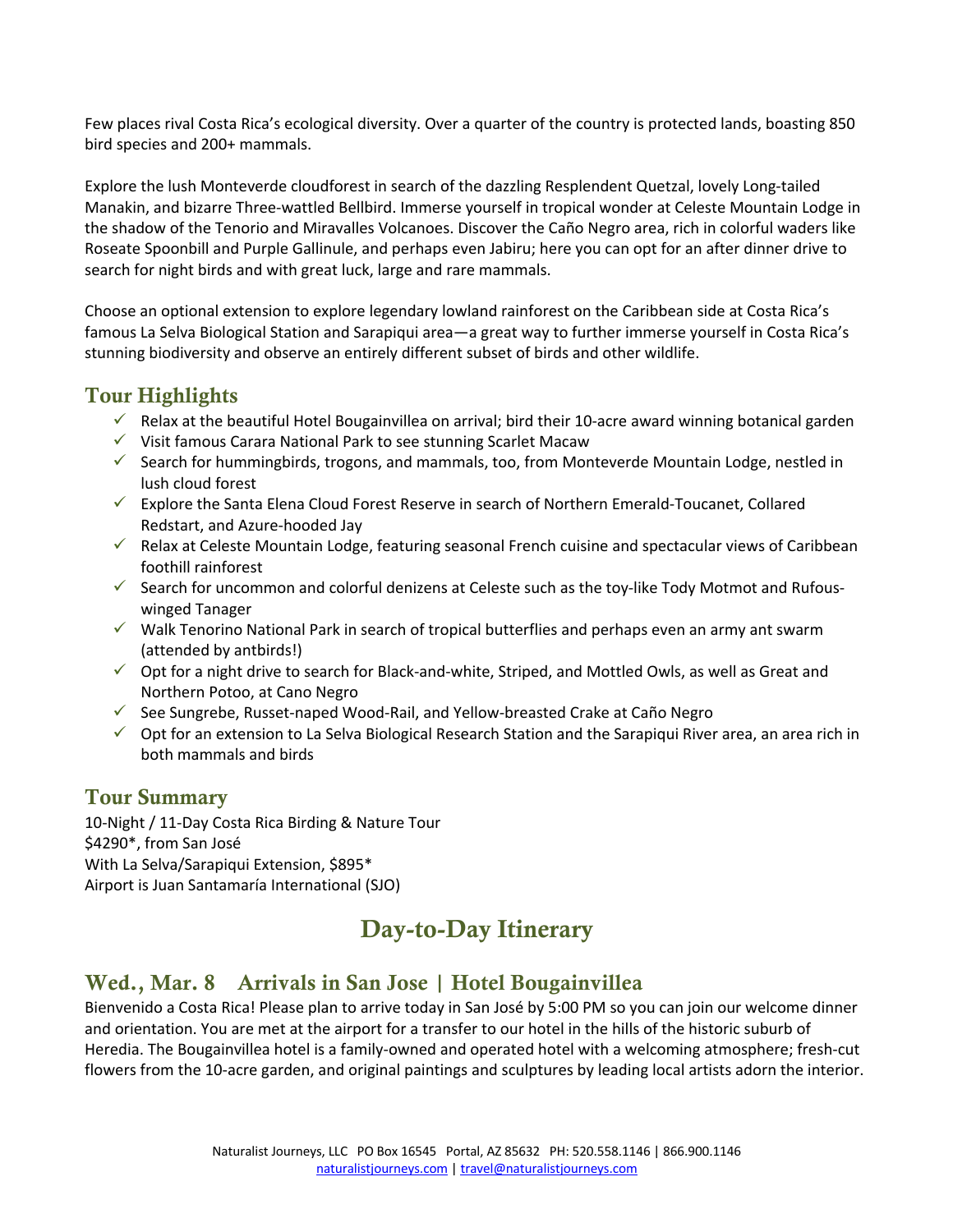Massive beamed ceilings, wood paneling, and a fireplace all contribute to the warm feeling of a country inn. And, there are always great birds to greet you as you stroll trails through the garden.

Tonight we gather to enjoy a welcome dinner and the chance to meet your guides and travel companions. *Accommodations at the Hotel Bougainvillea (D)* 

#### Thurs., Mar. 9 Central Pacific Coast

After leaving friends at the airport, our group continues on its way to the Central Pacific area, where we stay in a lovely valley with a rushing river, close to the Pacific Ocean. We arrive in time for lunch. The hotel and dining room sit aside a small river, and there is a steady stream of species coming in, including toucans and aracaris.

This afternoon we take a mangrove boat trip on the Tarcoles River. This is a great complement to our boat trip on the Sarapiqui, showing you two sides of the country. If time permits, especially if we have not seen macaws on our boat trip, we stop on a high bridge with expansive views. Though busy with traffic, this is the best place in Costa Rica to watch for Scarlet Macaw returning to roost sites. Their calls alert us and, as we wait to see their dazzling colors, we find a host of other species such as Mealy Parrot and, close-at-hand, noisy Rufous-naped Wren.

*Accommodations at Cerro Lodge (B,L,D)* 

#### Fri., Mar. 10 Carara National Park | Monteverde

We start early for a great morning of birding at Carara National Park, where we witness the diversity of birds and fauna in this transitional forest. Here we walk the trails and search for birds, butterflies, and mammals. This is the northern reach of species at home in Pacific Rainforest, and the southern reach for those associated with Pacific Dry Forests—this park's diversity is some of the highest in the entire Central American region.

The open nature of Carara's transitional forests lends itself well to finding birds that are normally difficult to observe elsewhere, such as Great Tinamou, Collared Forest-Falcon, and Streak-chested Antpitta. It's also an excellent place to observe an army ant swarm and its attendant antbirds, including sometimes secretive Blackhooded Antshrike, Bicolored Antbird, Dusky Antbird, and Chestnut-backed Antbird. We may also find Scalybreasted Hummingbird or Blue-throated Goldentail.

By mid-morning activity slows down, and we depart for higher elevations in the mountains, a couple of hours away. We enjoy lunch en route. Monteverde is a treasured location in Costa Rica where many birders get their first feel for birding lush montane forests. Remote, Monteverde has retained its charm despite its popularity and is still an excellent place for birding. We stay three nights to access several reserves. Plus, we have great birding right outside our door on the lodge grounds!

Our hotel, the Monteverde Mountain Hotel, sits amongst 15-acres of private forest at 4,500 feet above sea level. This mountain hotel has cozy rooms set in nicely kept grounds and features hummingbird feeders in the veranda.

Late in the afternoon, we enjoy birding at the Children's Eternal Forest. This reserve was established with donated funds from children in 44 countries and is managed by a non-profit foundation. The property has a more open woodland than others in Monteverde due to a rain shadow effect. Long-tailed Manakin, often found in drier coastal forests, can be found here. We also hope to see Rufous-capped Warbler, Rufous-and-white Wren, and with some luck more elusive species like Northern Barred-Woodcreeper and Orange-billed Nightingale Thrush.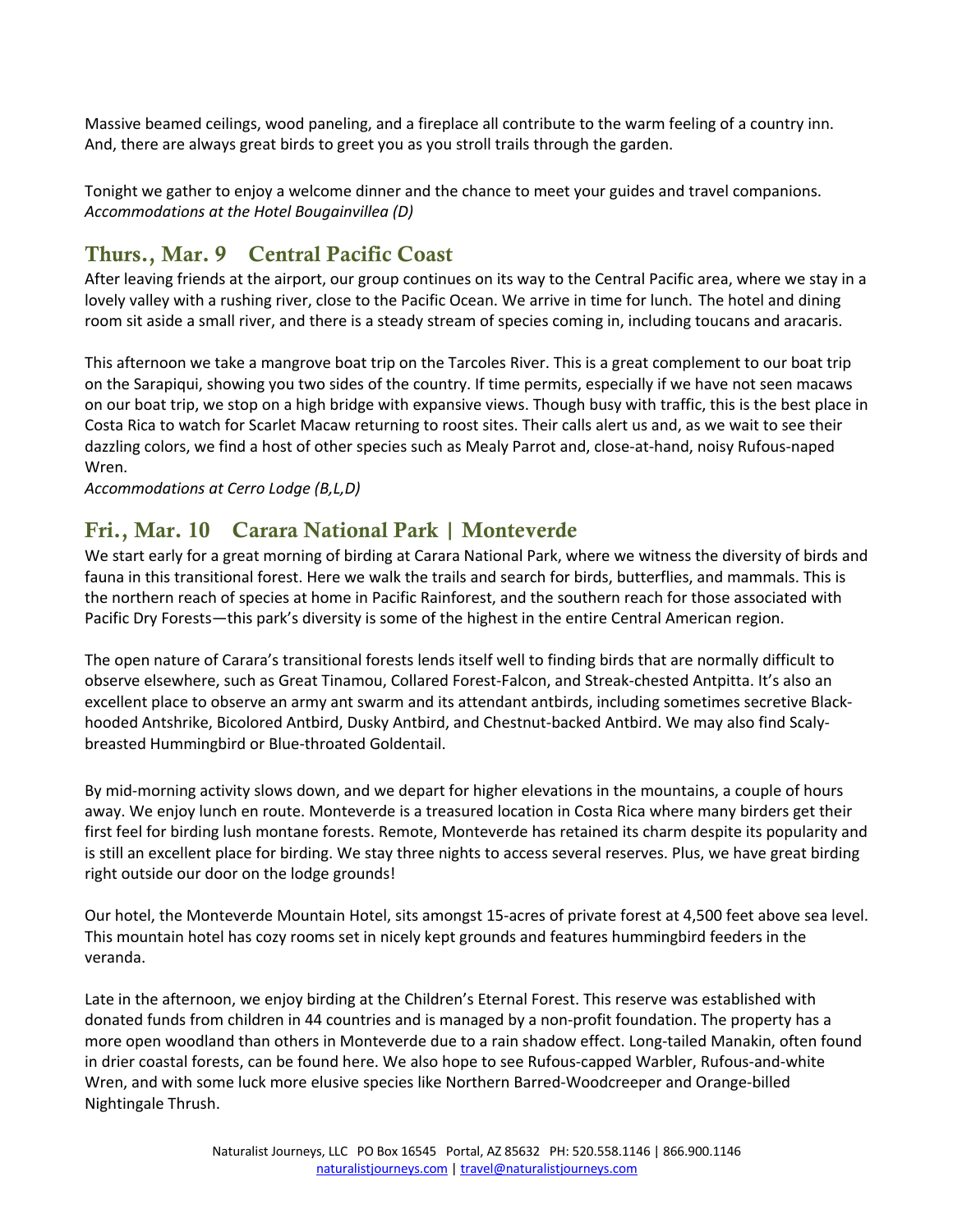Watch for Swallow-tailed Kite on the move overhead in the late afternoon. Our dinner is well-prepared local Costa Rican food at the hotel. *Accommodations at the Monteverde Mountain Hotel (B,L,D)* 

## Sat., Mar. 11 Monteverde Cloudforest Reserve | Curicancha Reserve

This morning we visit the famous Monteverde Cloud Forest Reserve, one of the best places to find Resplendent Quetzal. March is their breeding season, making our quest for this beauty a bit easier. Other lush highland forest species include Black Guan, Gray-breasted Wood Wren, Black-faced Solitaire, and with luck Silvery-fronted Tapaculo. Monteverde is a great place to spy a mixed flock, with Spotted Barbtail, Buffy Tuftedcheek, and Ruddy Treerunner probing bromeliads and mossy tree limbs while Spangle-cheeked Tanager searching for fruit in the canopy. This place is a wonderland for botany fans.

This afternoon we visit Curicancha Reserve, a small reserve (200 acres) but a true gem. Here, we get another chance to see Resplendent Quetzal, alongside Three-wattled Bellbird, Collared Trogon, Gray-throated Leaftosser, and other species. At hummingbird feeders, we may add Purple-throated Mountain Gem, Greencrowned Brilliant, Violet Sabrewing, and Magenta-throated Woodstar. With luck we could find mammals, too: Hoffmann's Two-toed Sloth, Mantled Howler Monkey, White-faced Capuchin, or Kinkajou. *Accommodations at the Monteverde Mountain Hotel (B,L,D)* 

### Sun., Mar. 12 Santa Elena Cloud Forest Reserve

This morning, we visit a reserve that is less well-known than Monteverde but has equally stunning and diverse forests. Encompassing approximately 730 acres, the Santa Elena Cloud Forest Reserve was established in 1992 through the combined initiatives of the Santa Elena Community High School and Canadian-based Youth Challenge International. During our time in this verdant reserve, we scan the moss-laden trees for regional endemics such as Collared Redstart, Black Guan, and Collared Trogon, while also paying close attention to the trail ahead of us for secretive ground-dwelling species such as Buff-fronted Quail-Dove and Black-breasted Wood-Quail. However, the true stars of this forest are the incomparably beautiful Resplendent Quetzal, a contender for most beautiful bird of the world, and the bizarre Three-wattled Bellbird, the source of a call that rings throughout the cloud forest during this time of the year.

Other species we hope to see include Northern Emerald-Toucanet, Prong-billed Barbet, Chestnut-capped Brushfinch, Costa Rican Warbler, and Golden-browed Chlorophonia. Be sure to watch for Orange-kneed Tarantula!

Best of all, in addition to trails, there are feeders, where Green Hermit, Green-crowned Brilliant, Purple-throated Mountain-gem, Magenta-throated Woodstar, Violet Sabrewing, Stripe-tailed Hummingbird, and Copperyheaded Emerald all put on a show.

Enjoy the afternoon to bird the hotel surroundings, or some may wish to see artisan shops in the town of Monteverde. Dinner tonight is at the lodge. *Accommodations at the Monteverde Mountain Hotel (B,L,D)* 

### Mon., Mar. 13 Celeste Mountain Lodge | Tenorio & Miravalles Volcanoes

We can spend the early morning hours birding at the lodge and vicinity before we descend to another delightful area of Costa Rica, based for two nights at Celeste Mountain Lodge. Located on the slopes of the Tenorio Volcano, the lodge is set within beautiful mid-elevation Caribbean rainforest reserves of Tenorio Volcano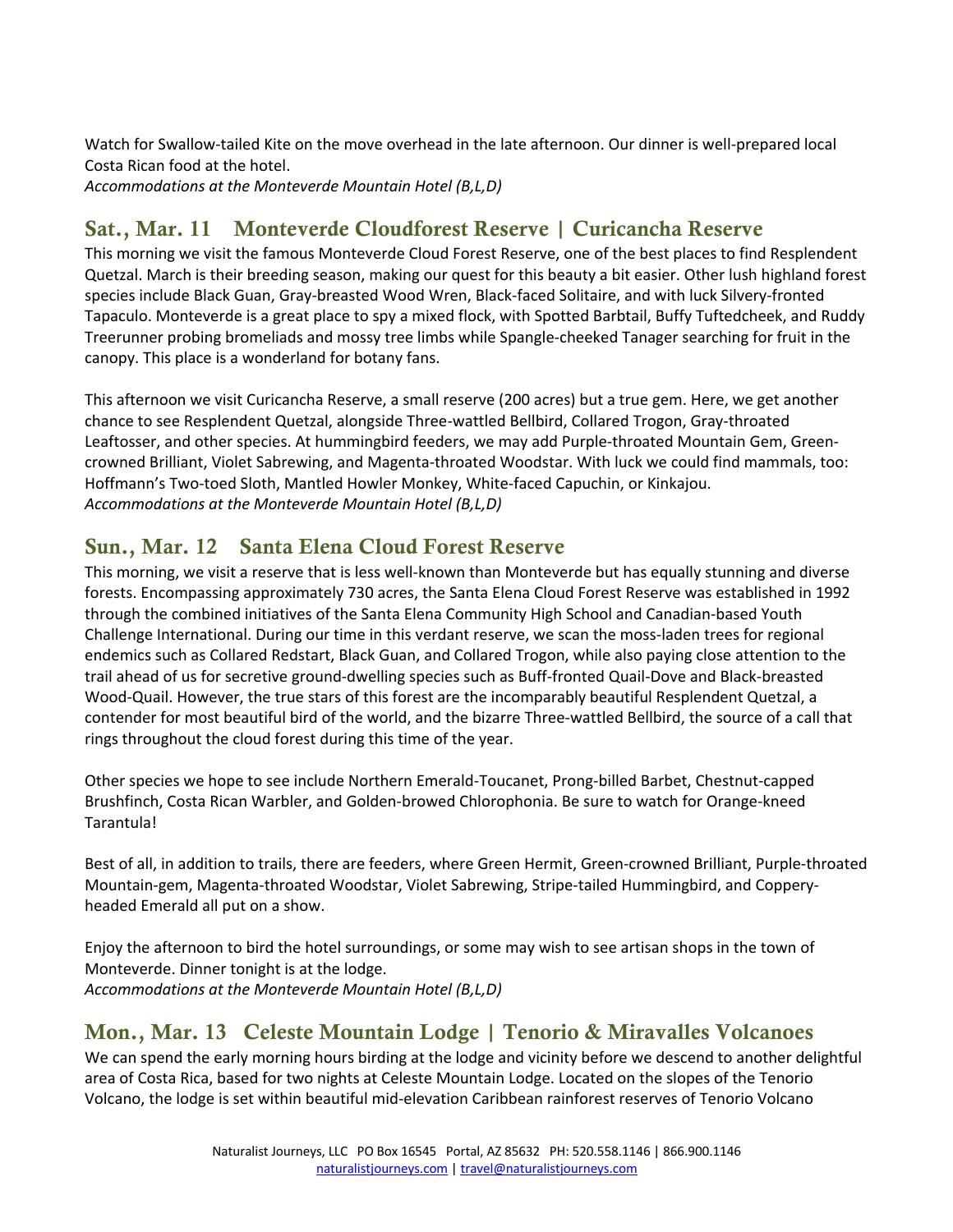National Park; this welcoming mountain lodge is an ideal base for the next two nights. Both Tenorio and Miravalles Volcanoes can be seen from the grounds, and the habitat here is inviting for many species.

Ecologically, the area is a mixing ground of Caribbean and Pacific influences that meet along the ridgeline. The lodge is in the heart of the Tenorio-Miravalles Biological Corridor, which provides biological linkage between Lake Nicaragua and the delta of the Tempisque River, one of Costa Rica's major waterways, in the south.

After we check in at our lodge and settle in, we enjoy some free time to relax and get familiar with the grounds. The architecture is modern, with lots of glass and a stunning view of the mountains. A parade of colorful tanagers, orioles, and woodpeckers visit the fruit feeders within view of the lodge restaurant! The lodge sits at 2400 feet, quite a bit lower than Monteverde so we have new species to find here, as well as a second chance at some more general mountain species. Of the specialties, some are elusive to find including Tody Motmot, White Hawk, Yellow-eared Toucanet, Great Curassow, Ocellated Antbird, Dull-mantled Antbird, Lattice-tailed Trogon imagine!

They take their food very seriously here and dinner is a real treat, blending foods of the region into European cuisine.

*Accommodations at Celeste Mountain Lodge (B,L,D)* 

## Tues., Mar. 14 Tenorio National Park | Celeste Mountain Lodge

Early birders can join our guides for birding in the garden, where Rose-breasted Grosbeak and Summer Tanager may join regional specialties like Snowcap and Violet-headed Hummingbird. While in the volcanos region, we explore primary rainforest where over 300 species of birds have been recorded. The closest village is Bijagua, which retains a rural charm and a tradition of cattle raising and agriculture.

Today we explore Tenorio National Park's system of trails looking for specialties like the toy-like Tody Motmot, Stripe-throated Hermit, and various *Heliconia* butterflies. While we bird this prime tract of forest, the calls of antbirds in the understory may alert us to an army ant swarm, giving us our best chance to see some truly special obligate ant-followers such as Ocellated and Bicolored Antbird.

The park is adjacent to our lodge, and while visiting we are on the lookout for some of the area specialties, including Purplish-backed Quail Dove, Brown-hooded Parrot, White-ruffed Manakin, Broad-billed Motmot, Slatytailed Trogon, and Rufous-winged Tanager. We may, with some luck, find the often secretive Black-throated Trogon.

As the day ends, enjoy birding from the lodge's balcony as sounds of night birds and darkness descend. Then, off to a delicious meal! There is also an optional night walk after dinner to look for the amazing Red-eyed Tree Frog and Masked Tree Frog.

*Accommodations at Celeste Mountain Lodge (B,L,D)* 

### Wed., Mar. 15 Caño Negro | Optional Night Tour

Awaken to sounds of the forest. After breakfast, we pack up to have time to bird and explore as we drive to our next lodge. Farm fields invite new species and vistas of mountains and fertile fields invite a few photo stops. We have even seen Great Green Macaw on this route! We have our lunch en route.

We are bound for the Caño Negro area, where we settle into delightful lodgings at the lowest elevation of our tour. Our comfortable rooms have well-designed furniture, ceiling fans, and air conditioning. We arrive in time to watch colorful tanagers and parakeets at the feeders. Garden birds include Spot-breasted Wren, White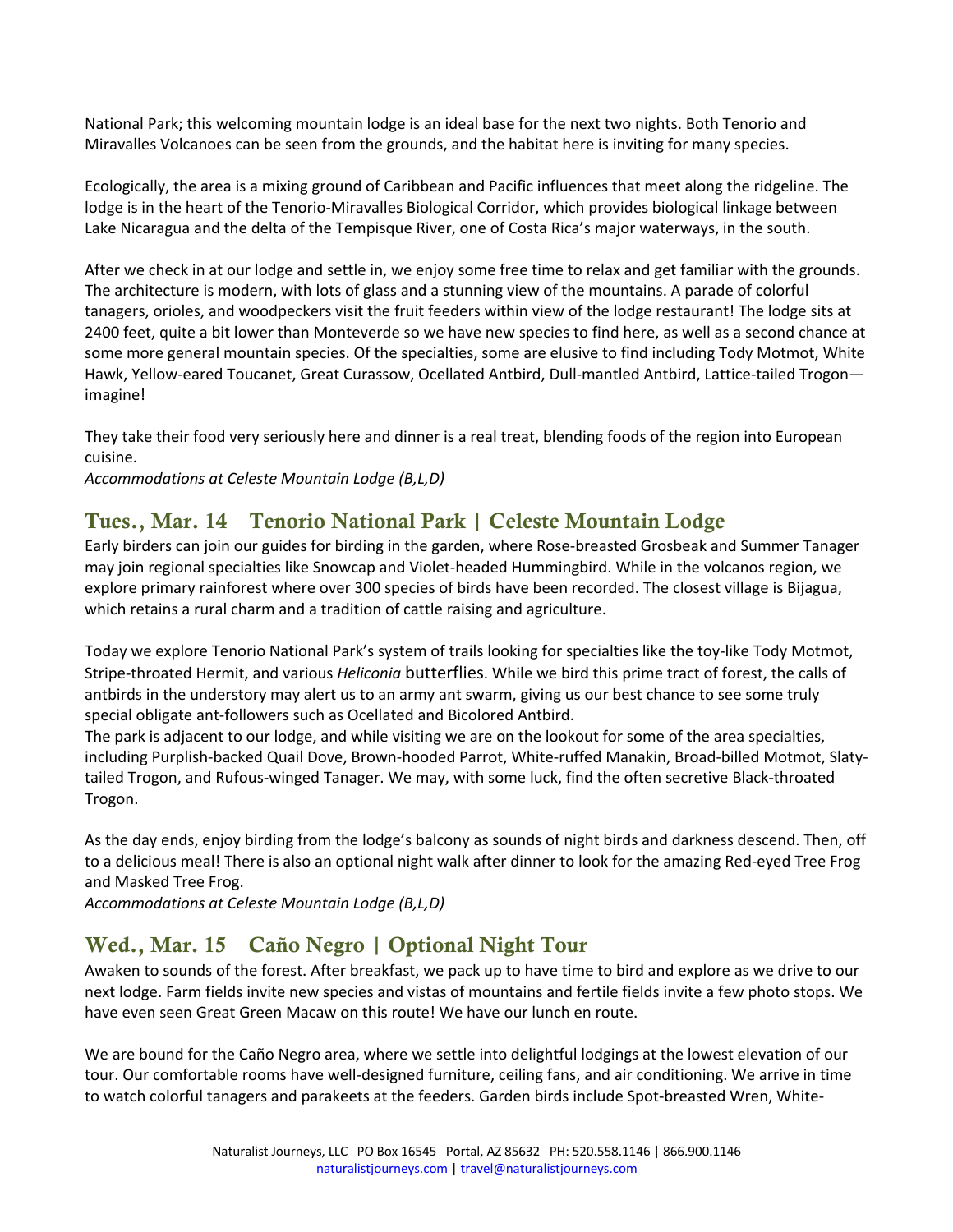tipped Dove, Yellow-throated Euphonia, Red-legged Honeycreeper, Orange-chinned Parakeet, and more. At dusk, watch the sky for Red-lored Parrot as they come in to roost.

Some may want to take a dip in the pool or just enjoy the grounds. Tonight, we enjoy international cuisine at the lodge's Jabiru restaurant. Named after one of the tallest flying bird in the Americas, this restaurant offers a charming atmosphere and great views of the gardens.

After dinner, we offer an optional night tour, where we search for owls (Black-and-white, Striped, and Mottled), two species of potoo (Great and Northern), and perhaps even a large mammal or two! *Accommodations at Tilajari Hotel (B,L,D)* 

## Thurs., Mar. 16 Caño Negro National Wildlife Refuge | Caño Negro

Our lodge is located near the Caño Negro National Wildlife Refuge, one of the most important biological areas of the country and among the most important wetland areas in the world. It is an official Ramsar site, hosting a large area, almost 25,000 acres, replete with lagoons and extensive river habitat.

What might we find here? Several kingfishers hunt along the river—Ringed, Amazon, and Green are the species we're most likely to see. Particularly beautiful are the Bare-throated Tiger-Heron and the elusive Sungrebe; with luck we may also find roosting Boat-billed Heron. On tree limbs hanging over the water we watch for Blackcollared Hawk and Snail Kite. Many describe this area as similar to the Florida Everglades—especially as we approach Lago Caño Negro, where we may find American Pygmy Kingfisher, Snowy Cotinga (wow!), and Barecrowned Antbird, as well as Anhinga, Roseate Spoonbill, Black-bellied Whistling-Duck, Purple Gallinule, and large numbers of Snowy and Great Egrets. With luck we could find Yellow-breasted and Gray-breasted Crake.

A few (by name) remind us we are on the border of Nicaragua: Nicaraguan Seed-Finch, Nicaraguan Grackle, and Nicaraguan Slider-Turtle. In the forest margins, watch for Lineated Woodpecker, Scarlet-rumped Tanager, and Pied Puffbird.

In addition to birds, we may find Green Basilisk, Green Iguana, river turtles, Spectacled Caiman, American Crocodile, and more. One never knows what might be spotted here!

Our hotel has a lovely bar if you want to gather for cocktails, and the dinner menu features international cuisine. After dinner we will do our final wildlife tally for the main tour, as tomorrow our group will split, some going on to the Caribbean Lowlands for our extension and others returning to Hotel Bougainvillea. Celebrate a great trip and all the sightings highlights!

*Accommodations at Tilajari Hotel (B,L,D)* 

## Fri., Mar. 17 Return to San José OR Join Our Extension to La Selva/Sarapiqui

This morning early, we enjoy some last birding around the lodge grounds, feeders, and gardens. Then our flock disperses. Those on the extension depart soon after breakfast, with great birding planned along the way to Sarapiqui. For those not opting for the extension, departing from the main tour, it's time to head back to San Jose. En route we will enjoy a lovely waterfall garden with hummingbird feeders en route to San José and then time at the lovely DoubleTree by Hilton Cariari where you can pack for travels, relax, enjoy the gardens, and share a final dinner with travel companions.

*Main tour accommodations at Bougainvillea (B,L,D)*

#### Sat., Mar. 18 Departures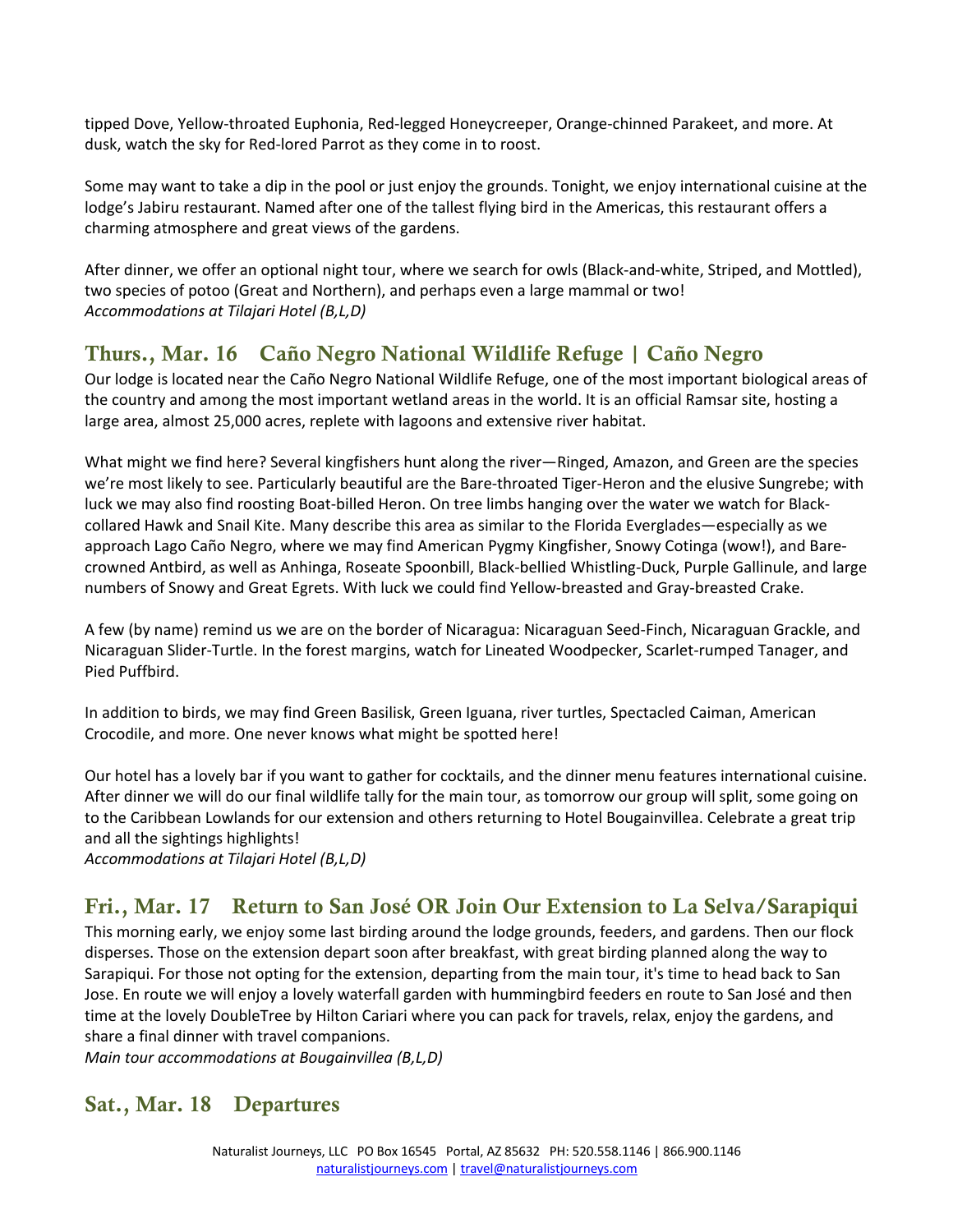You may leave at any time convenient for you today. Please remember an international flight it is recommended that you be at the airport 3 hours ahead, so the best departure time would be mid-to late morning and onward. (B)

# La Selva Biological Station/Sarapiqui River Extension

### Fri., Mar. 17 Frog's Heaven | Selva Verde

Add a blitz of biodiversity! We do encourage those with time to see more of the country by exploring the Caribbean side in the lush Sarapiqui area on our extension. It is a scenic drive, and we arrive late-afternoon. Along the way, we stop at Frog's Heaven, a fascinating garden for seeing both birds at close range, and technicolor poison dart frogs. We then enjoy the Selva Verde lodge grounds with our guide before dinner. *Extension Accommodations at Selva Verde (B,L,D)* 

### Sat., Mar. 18 La Selva Biological Station Sarapiqui River

Those who haven't joined us on the extension depart at your leisure this morning; your transfer is included. *(B)*

Those who have joined the extension explore La Selva Biological Station this morning, one of the premier tropical research stations in the world. Trails wind between laboratories and researchers' residences, and then fan out to primary and secondary forests where nature abounds. Lowland rainforest is particularly diverse here; the property is located near the confluence of two major rivers: the Rio Puerto Viejo and the Sarapiqui. The reserve is nearly 4,000 acres and connects to a forest corridor that ascends up through nearby Braulio Carrillo National Park, providing links to middle and higher elevations.

La Selva comprises 1,600 hectares (3,900 acres) of tropical wet forests and disturbed lands. Four major tropical life zones define the contiguous corridor now protecting a large portion of Costa Rica's biodiversity. Recorded here are more than half of Costa Rica's almost 900 species of birds, 1850 species of vascular plants, and a rich array of mammals, insects, reptiles, and amphibians. Each year, La Selva's Christmas Bird Count is among the highest in numbers.

On trails near the Sarapiqui River we hope to see the beautiful Agami Heron and perhaps an elusive Sungrebe. Some of the other elusive species we may find include Great Curassow, Great Tinamou, Great Potoo, and Semiplumbeous Hawk. We should see Crimson-collared and Golden-hooded Tanager, Rufous and Broad-billed Motmot, Black-cheeked and Chestnut-colored Woodpecker, immaculate Snowy Cotinga, and, high on thermals above, King Vulture. Pied Puffbird and Rufous-tailed Jacamar are sit-and-wait predators that dart from perches to capture large insects. Orange-billed Sparrow are sharply patterned denizens of the forest floor.

Butterfly enthusiasts, prepare to be amazed at all the species, including several large electric-blue Morphos. Central American Agouti, Collared Peccary, and White-nosed Coati are mammals we often find.

In the late afternoon, we venture out on the Sarapiqui River for a boat trip; late afternoon is a great time to find secretive birds like Sunbittern, Green Ibis, Bare-throated Tiger-Heron, several kingfishers, herons, and egrets. Mealy and White-crowned Parrots make raucous noise overhead, joined by the smaller Olive-throated Parakeet. It's beautiful to be out on the water where the temperature is cooler and views of the wildlife bound to impress. *Accommodations at Selva Verde (B,L,D)* 

### Sun., Mar. 19 Cinchona Waterfalls & Hummingbirds | San José